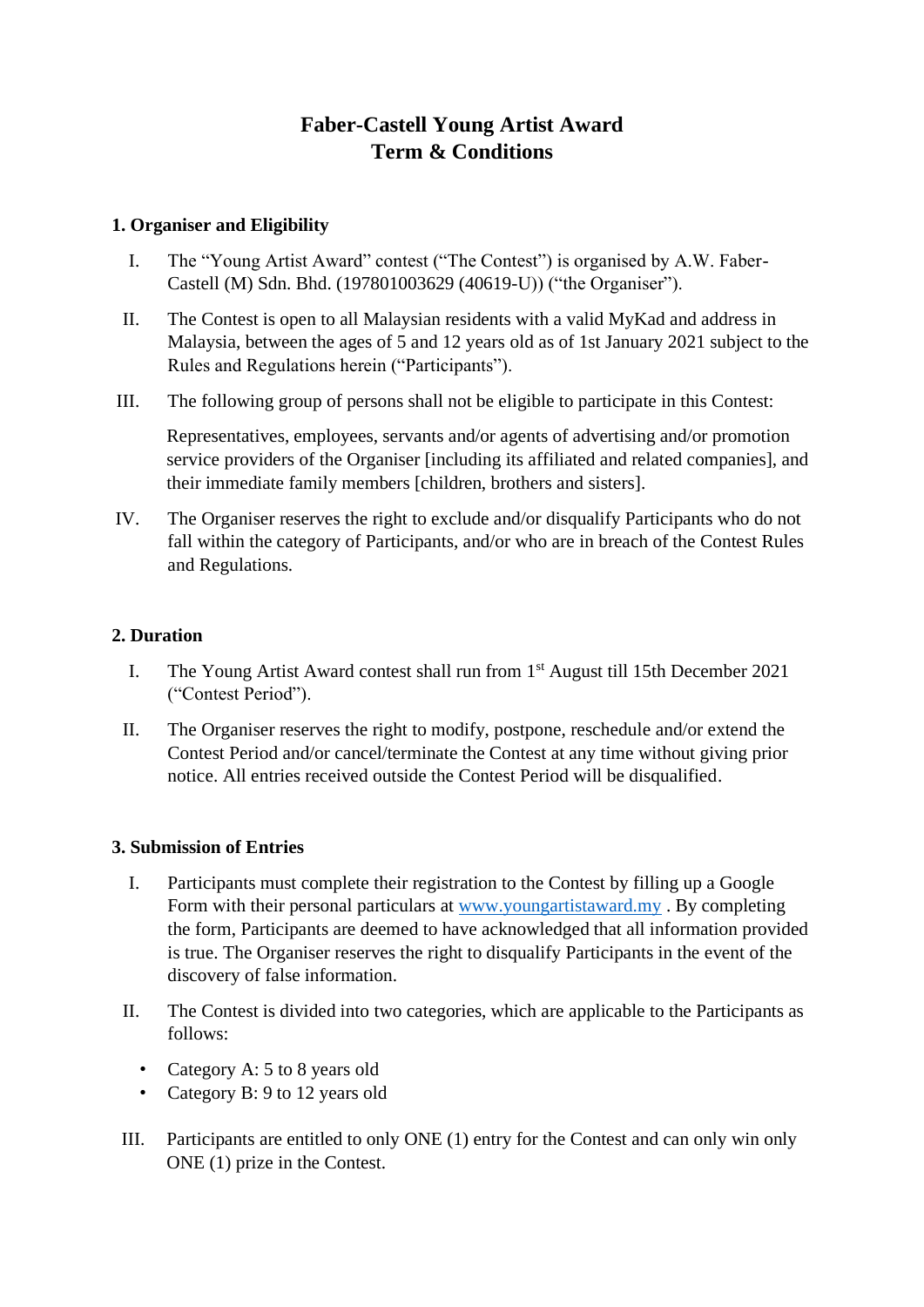# **3.1. How to join:**

- Download the colouring sheet below, print it on an A4 or redraw the sheet by hand on a B4 size drawing block (for mixed medium) and finish colouring it.
- Click the 'SUBMIT YOUR ENTRY' button and fill in the participation form with all your particulars.
- Next, upload your completed artwork and a photo of your artwork paired with Faber-Castell colouring products.
- Click 'SUBMIT". Congratulations! You're now a participant of YAA 2021!

# **3.2. Closing date for submissions are as follows:**

- Round 1: 11:59 pm on 30th September, 2021
- Round 2: 11:59 pm on 5th November, 2021
- Round 3: 11:59 pm on 7th December, 2021

Submissions received beyond the closing date will not be approved, or will be disqualified from the Contest. The Organiser reserves the right to upload any approved, and or shortlisted submissions onto the Faber-Castell Malaysia Facebook page and the official microsite.

#### **4. Notification & Prizes**

- I. Due to the number of submissions, only shortlisted Participants will be notified via EDM during the second and final round. The winning Participants will be notified at the prize giving ceremony. In the event that the winning Participants are not able to be present at the ceremony, or the ceremony does not take place as initially intended due to unforeseen circumstances, the winning Participants will be notified in a reasonable manner deemed fit by the Organiser.
- II. The prize structure for each category are as follows:

#### 1st place:

- Cash prize of RM2,000
- Custom designed trophy
- Hamper of Faber Castell products worth RM500
- Certificate
- Appointed as Faber-Castell's brand ambassador for one year

#### 2nd place:

- Cash prize of RM1,000
- Custom designed trophy
- Hamper of Faber Castell products worth RM300
- Certificate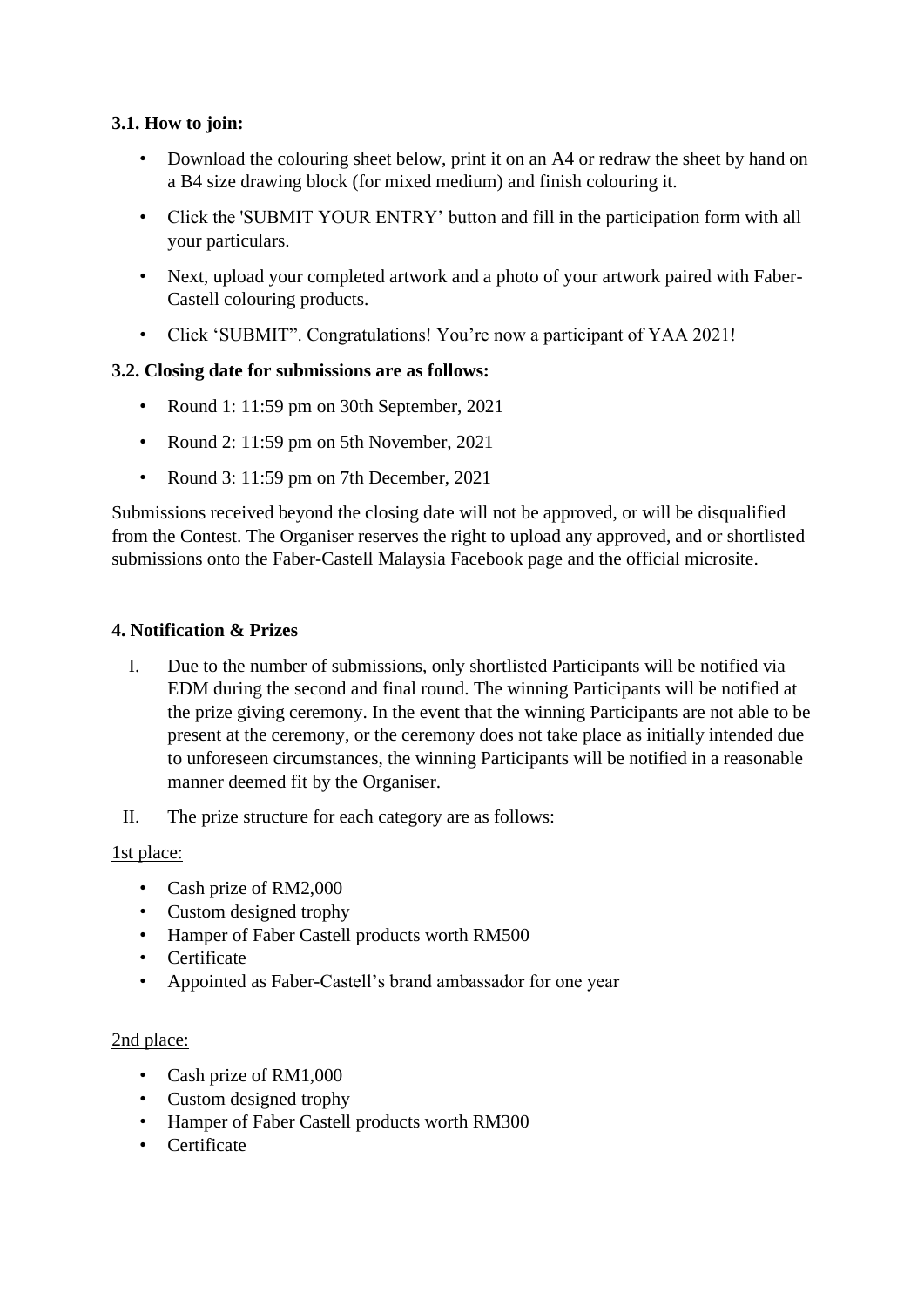# 3rd place:

- Cash prize of RM500
- Custom designed trophy
- Hamper of Faber Castell products worth RM200
- Certificate
- •

# 7 consolation prizes:

- Cash prize of RM100
- Hamper of Faber Castell products worth RM50
- Certificate
- III. In addition to the aforementioned prizes, a special School Spirit Award will be awarded to the school with the most Participants and win a cash prize of RM500 and Faber Castell products worth RM500.

# **5. Redemption of Prizes**

- I. The selected winners will be contacted via telephone and Facebook Private Message on Faber-Castell Malaysia's Facebook Page by the Organiser to confirm their delivery address. Selected winners are to respond to the Organiser within seven [7] days from the initial date of contact if there are any errors in the details provided. The Organiser shall not be held liable in the event the winner(s) cannot be contacted after at least three [3] attempts by the Organiser or its agents. All prizes must be claimed within three [3] months from the date of notification. All unclaimed prizes will be forfeited. The Organiser will not be held liable in the event of non-receipt or delayed delivery of the postal notification to the winner[s]. The Organiser will not be held responsible should there be any error, delay or defect in notification via telephone and Facebook Private Message to the Participants of the winners.
- II. The Organiser will not be held liable in the event that prize fulfillments are not completed due to incorrect contact details provided by the Participants.
- III. The Organiser shall reserve the right, at its absolute discretion, to substitute any of the prizes with that of similar value, at any time without prior notice. The values of the prizes are correct at the time of publication. Non-monetary prizes are given on an "as is" basis and are not exchangeable for cash, credit, other items or vouchers, in part or in full.
- IV. All winners must abide by the terms and conditions of the parties arranging and/or providing for the prizes and the terms and conditions attached to the prizes, if any.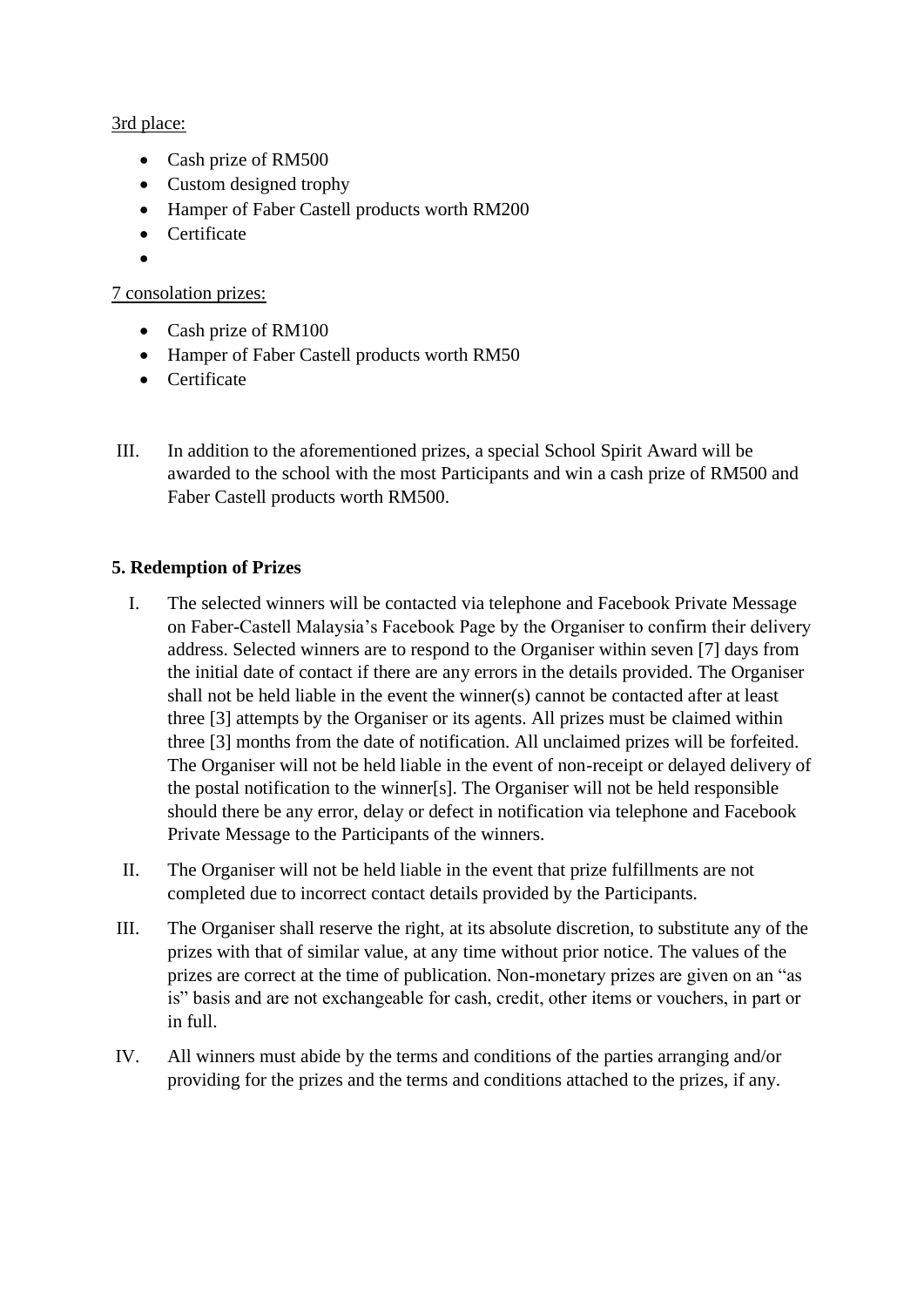#### **6. Liability & Responsibility**

- I. Winners shall assume full liability and responsibility in case of any liability, mishap, injury, damage, claim or accidents (including death) resulting from their participation in this Contest, redemption and/or utilisation of the prizes. The Organiser shall not be responsible for any liability, mishap, loss, damage, claim or accident (including death) in any manner whatsoever.
- II. All recording, transportation, accommodation, personal costs and/or any other costs, fees and/or other expenses that are incurred to participate in this Contest and to redeem the prize is the sole responsibility of the winner.
- III. The Organiser shall not be responsible for any error, omission, interruption, deletion, defect, delay in operation or transmission, communications line failure, theft or destruction, unauthorized access to, or alteration of, user or member communications, or any problems or technical malfunction of any telephone network or lines, computer online systems, servers or providers, computer equipment, software, failure of email or players on account of technical problems or traffic congestion on the Internet and/or websites.

#### **7. Organiser's Rights**

- I. By submitting entries for this Contest, all Participants agree and acknowledge that all intellectual property rights thereto shall belong to the Organiser. The Organiser shall have the exclusive right to use, edit, modify and publish the entry submitted by all the Participants, publish the names of the Participants, in any way it deems fit for any advertising, trade, promotional purpose and for any other reason whatsoever, without any further notice to the Participants and the Participants shall not claim ownership or any payment or compensation on the materials. For the avoidance of doubt, the submissions will not be edited for judging purposes.
- II. The Organiser reserves the right to modify, suspend or cancel the Contest in the event that it cannot run as initially planned, technically interfered with or corrupted, including but not limited to, infection by computer viruses, bugs, tampering, unauthorised intervention, fraud, technical failures, or any other causes beyond the control of the Organiser, despite the best efforts of the Organiser
- III. The Organiser reserves the right, in its sole discretion, to disqualify Participants that are found, or suspected of tampering with the Contest submission process of the Contest. The Organiser reserves the right to remove any submissions of the person who it reasonably suspects has violated or infringed any of these general terms and conditions and the Organiser reserves the right to pursue legal action against any individual it believes has undertaken fraudulent activities or other activities harmful to the Contest and/or the Contest submission process.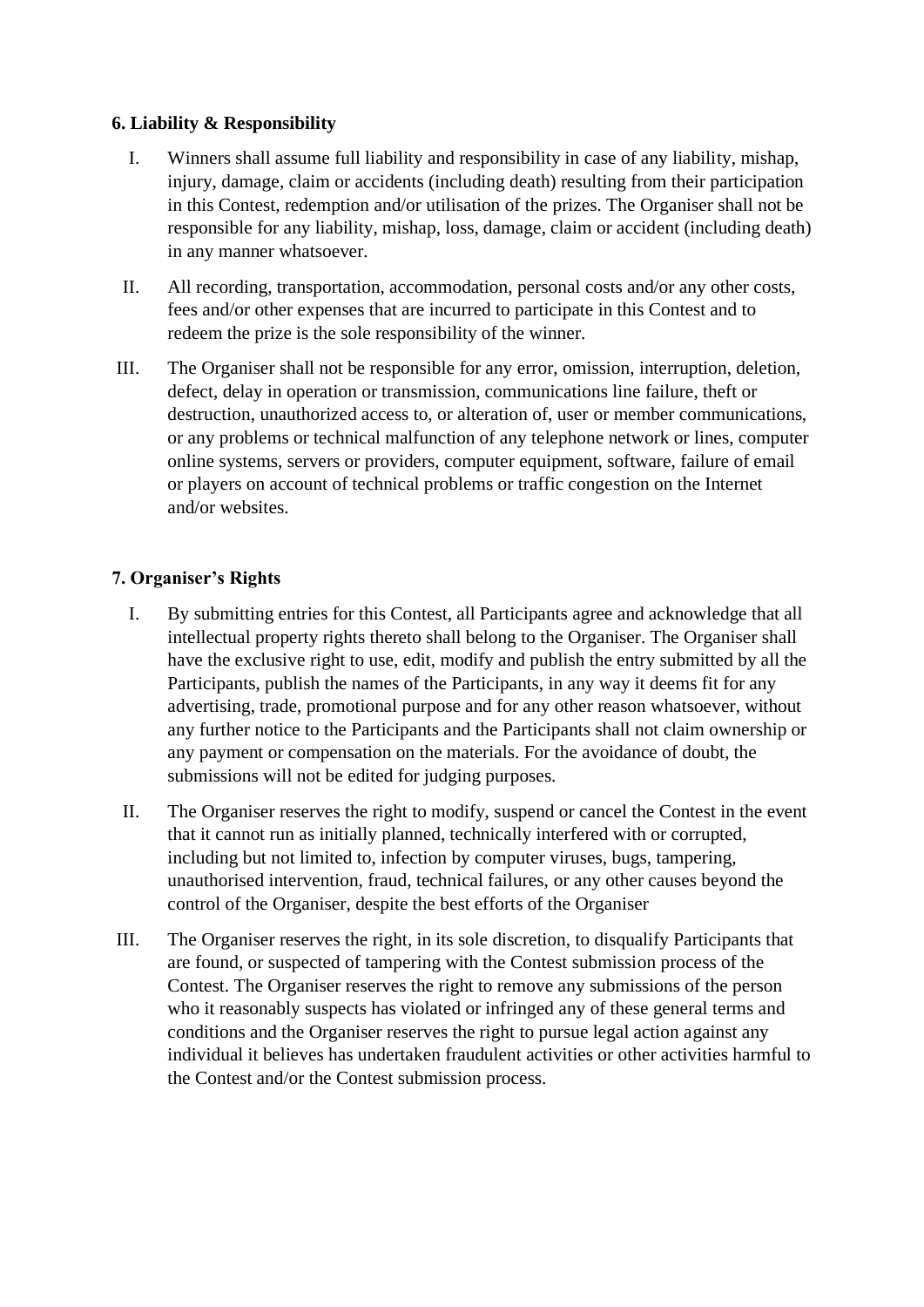### **8. Privacy Notice**

- I. By participating in the Contest, the Participants consent for the Organiser and any of its holding, subsidiary or related companies as defined in the Companies Act 1965 and its service providers, agents and contractors who provide administrative and business support to the Organiser and act on the Organiser's behalf ("Authorised Third Parties") (Collectively "the Organiser") to process the Participants' personal information provided in the entry submission for purposes of the Contest. This includes disclosing the Participants' name to the general public when the Participants become a winner in the Contest by publishing the Participants' names, photographs and other personal information without compensation for advertising and publicity purposes.
- II. By participating in the Contest, the Participants consent for the Organiser and its Authorised Third Parties to collect, process, safekeep the required details and to disclose the Participants' personal details to the related parties involved in organising the Contest, in accordance with the Personal Data Protection Act 2010. In the event that Participants wish to revoke their consent, such revocation must be made in writing and received by the Organiser before the expiry of the Contest Period. By revoking consent, Participants are deemed to have withdrawn from the Contest and may not be eligible to advance in the Contest and/or win any prizes. Participants who revoke their consent after winning will forfeit all prizes and the Organiser will not be responsible, or held accountable to reimburse Participants for the forfeiture of the prizes.
- III. The Organiser may also use the Participants' personal information for purposes of contacting and sending to the Participants marketing and promotional information or materials about the Organiser's products, services, any promotions, events or contests organised by the Organiser.
- IV. In the event that the Participants agree to share and disclose personal information of a person whom the Participants intend to refer to the Organiser, the Participants acknowledge that the Participants have obtained the consent of that person to share and disclose his/her personal information to the Organiser and to being contacted by the Organiser.
- V. In respect of minors or individuals not legally competent to give consent, the Participants confirm that they have appointed the Participants to act for them and, to consent on their behalf to the processing of their personal information in accordance with this privacy notice.
- VI. At times the Organiser may retain Authorised Third Parties to process the Participants' personal information. All such Authorised Third Parties are contractually bound to take reasonable measures to keep information secure and not to use the Participants' personal information in any way other than that which is specified here and in the Organiser's privacy policy at [https://www.faber-castell.com.my/legal/data](https://www.faber-castell.com.my/legal/data-privacy)[privacy.](https://www.faber-castell.com.my/legal/data-privacy)
- VII. The Organiser is a multinational company and the Participants' personal information may be transferred across borders. The Organiser will ensure that the country the